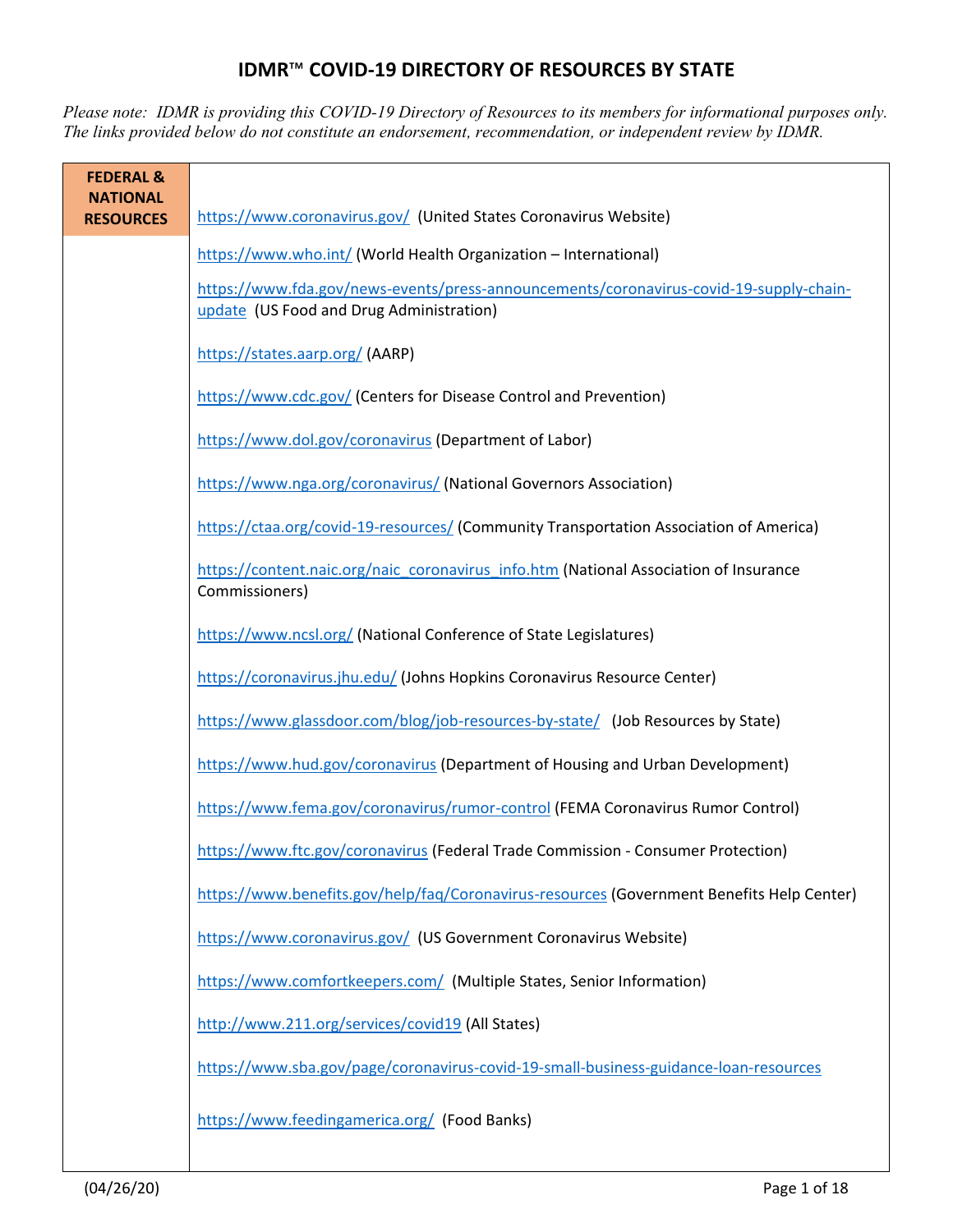|                | https://www.instok.org/ (Check Stock, Compare Prices)                                                                                           |
|----------------|-------------------------------------------------------------------------------------------------------------------------------------------------|
|                | https://www.auntbertha.com/ (Free or reduced cost resources)                                                                                    |
|                | https://www.unitedway.org/recovery/covid19/luw-<br>responses?utm_source=homepage&utm_medium=web&utm_campaign=covid19_(International)            |
|                |                                                                                                                                                 |
|                | https://airandspace.si.edu/ (Smithsonian Air and Space Museum - K-12 Learning Resources)                                                        |
|                | https://sanctuaries.noaa.gov/ (National Marine Sanctuaries - Activities, Learning Resources)                                                    |
|                | https://info.childcareaware.org/coronavirus-hub/families (Childcare Resources)                                                                  |
|                | https://classroommagazines.scholastic.com/support/learnathome.html (Learning Resources)                                                         |
|                | https://www.abcmouse.com/ (Early Learning Academy)                                                                                              |
| <b>ALABAMA</b> | https://www.alabamapublichealth.gov/infectiousdiseases/2019-coronavirus.html                                                                    |
|                | https://altogetheralabama.org/                                                                                                                  |
|                | https://covid19.alabama.gov/                                                                                                                    |
|                | https://www.labor.alabama.gov/newsfeed/News CovID19.aspx                                                                                        |
|                | https://www.adasoutheast.org/coronavirus/                                                                                                       |
|                | https://www.huntsvilleal.gov/coronavirus-disease-2019-response-and-information/                                                                 |
|                | https://www.montgomeryal.gov/live/coronavirus                                                                                                   |
|                | https://alalm.org/COVID19ResourceLinks.aspx?CNID=3846                                                                                           |
|                | https://www.labor.alabama.gov/newsfeed/News CovID19.aspx                                                                                        |
|                | https://www.mobilecountyal.gov/the-mobile-county-commission-wants-you-to-stay-healthy-<br>visit-the-cdc-website-at-cdcgov-for-covid-19-updates/ |
|                | https://www.cityofmobile.org/COVID-19/                                                                                                          |
|                | https://www.feedingal.org/                                                                                                                      |
|                | https://www.foodbanknorthal.org/food-bank-of-north-alabama-corona-response/                                                                     |
|                | https://www.mobile.org/about/covid-19-update/                                                                                                   |
|                | https://www.feedingthegulfcoast.org/#                                                                                                           |
|                | https://www.birminghamal.gov/coronavirus                                                                                                        |
|                | https://jefferson-county-dept-of-health-coronavirus-response-jcdh.hub.arcgis.com/                                                               |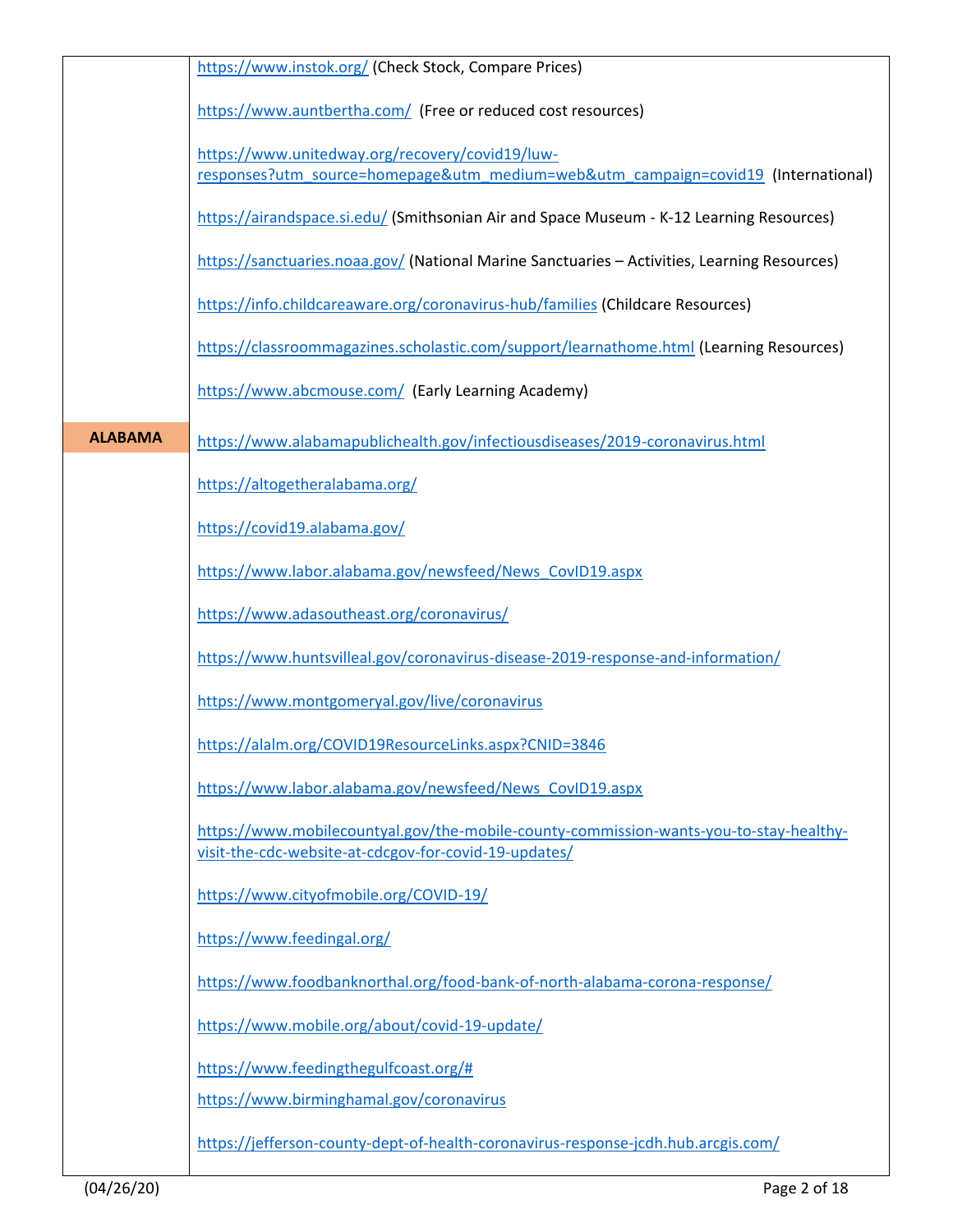| <b>ARIZONA</b>  | https://www.azdhs.gov/preparedness/epidemiology-disease-control/infectious-disease-<br>epidemiology/index.php#novel-coronavirus-home |
|-----------------|--------------------------------------------------------------------------------------------------------------------------------------|
|                 | https://des.az.gov/services/coronavirus                                                                                              |
|                 | https://arizonatogether.org/                                                                                                         |
|                 | https://211arizona.org/covid-19/                                                                                                     |
|                 | https://www.sinema.senate.gov/corona                                                                                                 |
|                 | http://www.mpsaz.org/beprepared                                                                                                      |
|                 | https://azsba.org/novel-coronavirus-covid-19-information-resources/                                                                  |
|                 | https://ohalleran.house.gov/coronavirus-covid-19-resources                                                                           |
|                 | https://www.mesaaz.gov/city-hall/coronavirus                                                                                         |
|                 | https://www.maricopa.gov/5460/Coronavirus-Disease-2019                                                                               |
|                 | https://www.tucsonaz.gov/covid-19/covid-19-updates                                                                                   |
|                 | https://www.unitedwaytucson.org/public_health                                                                                        |
|                 | http://www.tusd1.org/COVID-19                                                                                                        |
| <b>ARKANSAS</b> | https://www.healthy.arkansas.gov/programs-services/topics/novel-coronavirus                                                          |
|                 | https://www.arkansasstatechamber.com/covid-19-coronavirus-and-arkansas/                                                              |
|                 | https://www.archildrens.org/coronavirus                                                                                              |
|                 | https://govstatus.egov.com/ar-covid-19                                                                                               |
|                 | http://www.fortsmithar.gov/                                                                                                          |
|                 | https://unitedwayfortsmith.org/covid-19-updates/                                                                                     |
|                 | https://www.cityofpinebluff-ar.gov/upages.php?id=133                                                                                 |
|                 | https://www.littlerock.gov/city-administration/mayors-office/covid-19-information/                                                   |
|                 | https://states.aarp.org/arkansas/health-food-help-coronavirus-covid-19-arkansas                                                      |
|                 | https://humanservices.arkansas.gov/resources/response-covid-19                                                                       |
|                 | https://www.adem.arkansas.gov/external-affairs-educationoutreach                                                                     |
|                 | https://www.indeed.com/l-Arkansas-jobs.html                                                                                          |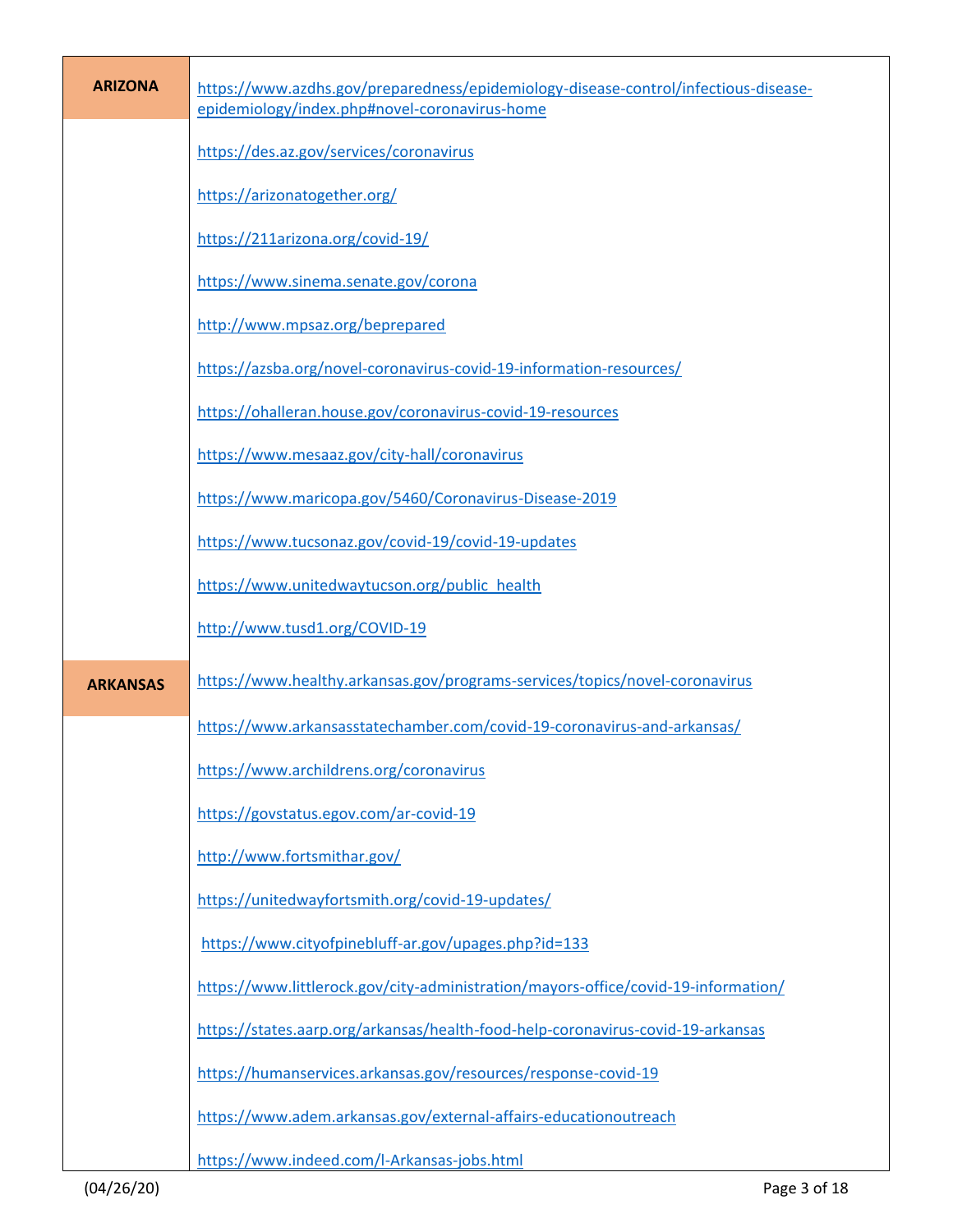| <b>CALIFORNIA</b> | https://covid19.ca.gov/                                                                                                                                              |
|-------------------|----------------------------------------------------------------------------------------------------------------------------------------------------------------------|
|                   | https://www.cdph.ca.gov/Programs/CID/DCDC/Pages/Immunization/ncov2019.aspx#                                                                                          |
|                   | https://www.labor.ca.gov/coronavirus2019/                                                                                                                            |
|                   | https://www.counties.org/carousel/resources-regarding-coronavirus-and-covid-19 (California<br>State Association of Counties - Resources for all California Counties) |
|                   | https://www.sacramentofoodbank.org/response-to-covid-19                                                                                                              |
|                   | https://www.cityofsacramento.org/Emergency-Management/COVID19                                                                                                        |
|                   | https://www.co.fresno.ca.us/departments/public-health/covid-19                                                                                                       |
|                   | https://calaborfed.org/coronavirus-outbreak-resources-and-information-for-workers/                                                                                   |
|                   | https://caanet.org/coronavirus-resources-for-navigating-the-outbreak/                                                                                                |
|                   | https://www.rivcoph.org/coronavirus                                                                                                                                  |
|                   | http://sbcovid19.com/                                                                                                                                                |
|                   | https://www.banning.k12.ca.us/                                                                                                                                       |
|                   | https://achieve.lausd.net/domain/4                                                                                                                                   |
|                   | https://www.disabilityrightsca.org/post/announcement-coronavirus-and-how-disability-rights-<br>california-can-help-you                                               |
|                   | https://capta.org/news-publications/covid-19/                                                                                                                        |
|                   | https://www.lafoodbank.org/coronavirus/                                                                                                                              |
|                   | https://www.first5la.org/covid-19-general-resources-alerts/                                                                                                          |
|                   | https://www.caregiver.org/coronavirus-covid-19-resources-and-articles-family-caregivers                                                                              |
|                   | https://banningca.gov/606/COVID-19-Coronavirus-Alerts                                                                                                                |
|                   | https://californiavolunteers.ca.gov/get-involved/covid-19/                                                                                                           |
|                   | https://www.ontarioca.gov/coronavirus                                                                                                                                |
|                   | https://www.sandiegocounty.gov/coronavirus.html                                                                                                                      |
|                   | https://www.sandiego.gov/coronavirus                                                                                                                                 |
|                   | https://occovid19.ochealthinfo.com/                                                                                                                                  |
|                   |                                                                                                                                                                      |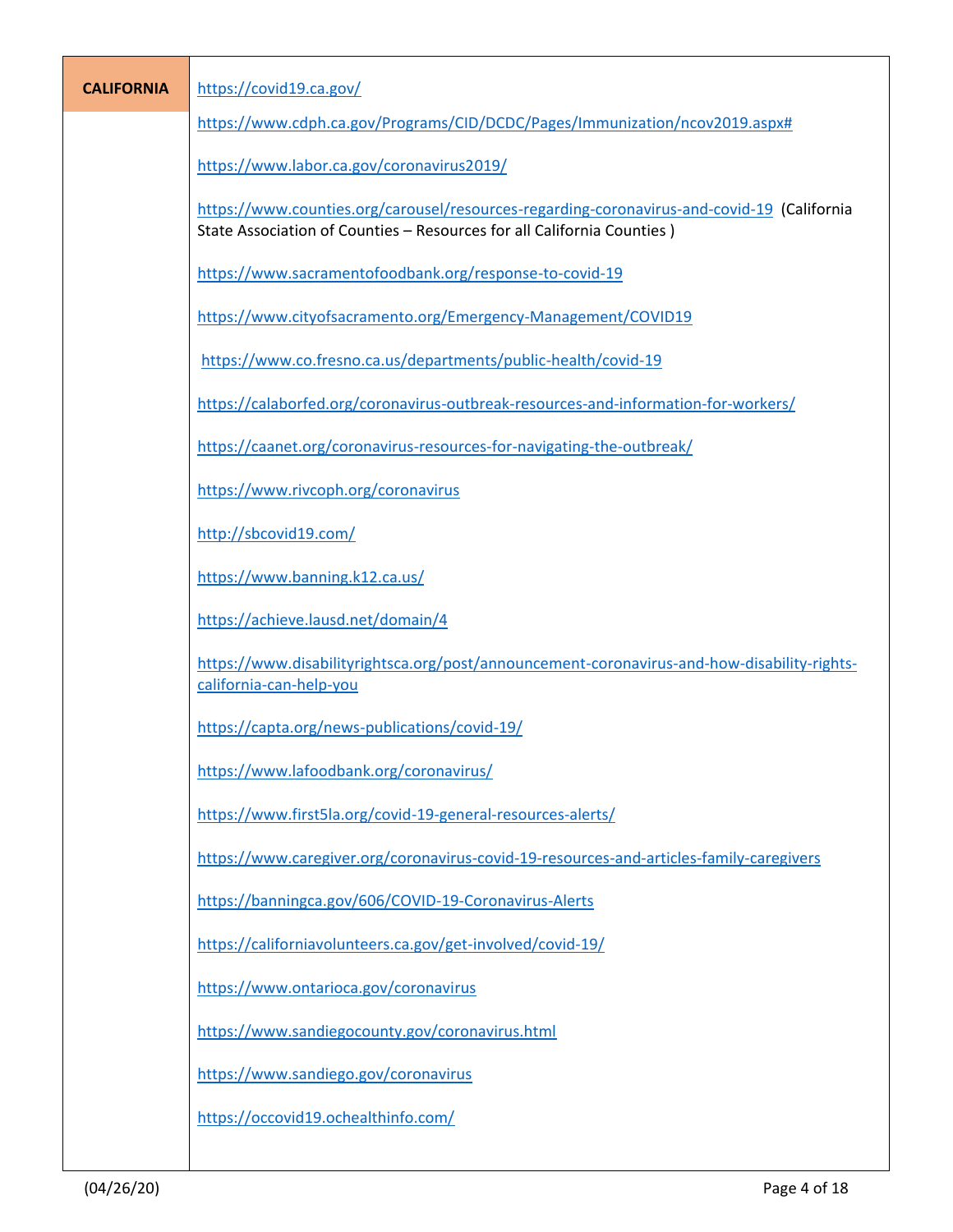|                 | https://www.ci.oceanside.ca.us/gov/fire/home/coronavirus.asp                                                           |
|-----------------|------------------------------------------------------------------------------------------------------------------------|
|                 | https://www.beaumontca.gov/1113/Novel-Coronavirus-COVID-19                                                             |
|                 | http://www.cafoodbanks.org/                                                                                            |
|                 | https://www.hayward-ca.gov/fire-department/disaster-preparedness/covid-19-updates-and-<br>response-information         |
|                 | https://lacountyhelpcenter.org/                                                                                        |
|                 | https://corona-virus.la/                                                                                               |
|                 | https://www.4c-alameda.org/covid-19-resources                                                                          |
|                 | https://www.oaklandca.gov/topics/covid-19                                                                              |
|                 | https://www.cityofberkeley.info/coronavirus/                                                                           |
| <b>CANADA</b>   | https://ipac-canada.org/coronavirus-resources.php                                                                      |
|                 | https://cme-mec.ca/coronavirus-covid-19-resources/                                                                     |
|                 | https://www.canada.ca/en/public-health/services/diseases/2019-novel-coronavirus-<br>infection/awareness-resources.html |
|                 | https://www.casw-acts.ca/en/resources/coronavirus-disease-covid-19-resources                                           |
|                 | https://www.theglobeandmail.com/world/article-coronavirus-covid19-latest-news-canada-<br>explainer/                    |
|                 | https://www.childrenshealthcarecanada.ca/covid19-and-canadas-kids                                                      |
|                 | https://www.foodbankscanada.ca/COVID-19.aspx                                                                           |
|                 | https://www.publichealthontario.ca/-/media/documents/ncov/ncov-daily-lit.pdf?la=en                                     |
|                 | https://www.ontario.ca/page/2019-novel-coronavirus                                                                     |
| <b>COLORADO</b> | https://covid19.colorado.gov/                                                                                          |
|                 | https://www.childrenscolorado.org/health-professionals/coronavirus-professional-resources/                             |
|                 | https://www.cde.state.co.us/safeschools                                                                                |
|                 | https://www.211colorado.org/                                                                                           |
|                 | http://www.denverpublichealth.org/clinics-services/infectious-disease-clinic/coronavirus-disease-<br>2019              |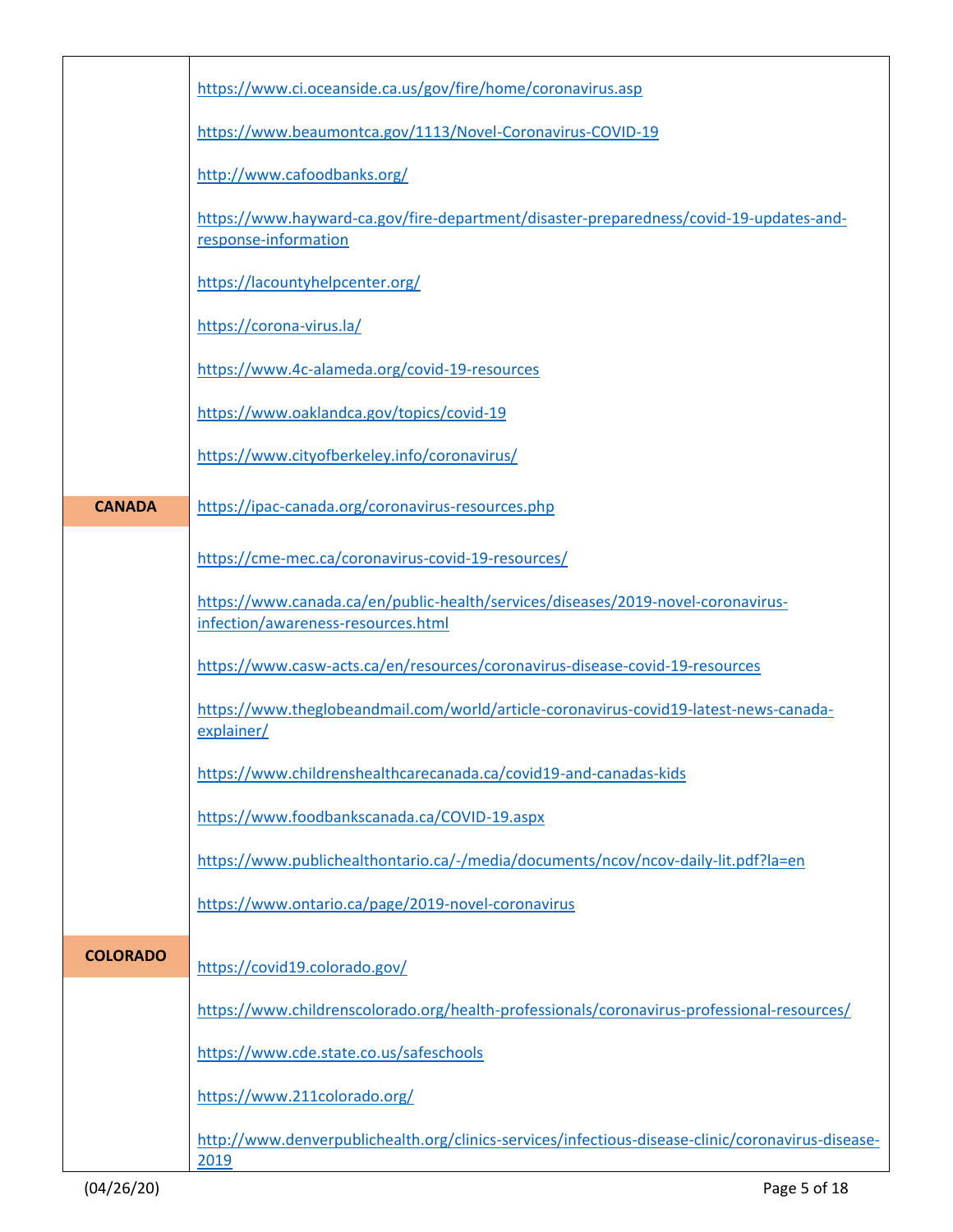|                | https://www.tchd.org/818/Coronavirus-COVID-19                                                                                |
|----------------|------------------------------------------------------------------------------------------------------------------------------|
|                | https://www.aamdhq.org/news/coronavirus                                                                                      |
|                | https://www.denvergov.org/content/denvergov/en/environmental-health/news/coronavirus-<br>info.html                           |
|                | https://www.hungerfreecolorado.org/covid-19/                                                                                 |
|                | https://www.elpasocountyhealth.org/services/coronavirus-disease-2019-covid-19                                                |
|                | https://aincolorado.org/2020/03/19/covid19/                                                                                  |
|                | https://www.cde.state.co.us/nutrition/nutriemergencyfeeding                                                                  |
| <b>FLORIDA</b> | https://www.floridaleagueofcities.com/coronavirus-resources                                                                  |
|                | https://floridahealthcovid19.gov/                                                                                            |
|                | https://www.floridadisaster.org/covid19/                                                                                     |
|                | https://www.orangecountyfl.net/EmergencySafety/Coronavirus/Coronavirus-<br>ResidentResources.aspx#.Xp9nEndFyM8               |
|                | https://www.broward.org/CoronaVirus/Pages/default.aspx                                                                       |
|                | https://www.childrensmovementflorida.org/coronavirus-resources/                                                              |
|                | https://www.tampagov.net/emergency-management/covid-19                                                                       |
|                | http://www.fldoe.org/em-response/index.stml                                                                                  |
|                | https://www.wlrn.org/post/heres-where-find-free-food-during-pandemic#stream/0                                                |
|                | https://thefloridachannel.org/coronavirus-covid-19-state-government-resources/                                               |
|                | https://www.fdacs.gov/Consumer-Resources/COVID-19-Information                                                                |
|                | https://www.fortlauderdale.gov/departments/city-manager-s-office/office-of-neighbor-<br>support/covid-19-community-resources |
|                | https://www.miamidade.gov/global/initiatives/coronavirus/home.page                                                           |
|                | http://www.miamidade.gov/global/initiatives/coronavirus/home.page                                                            |
|                | https://www.feedingflorida.org/feeding-florida/florida-food-banks                                                            |
|                | https://www.orlando.gov/COVID-19                                                                                             |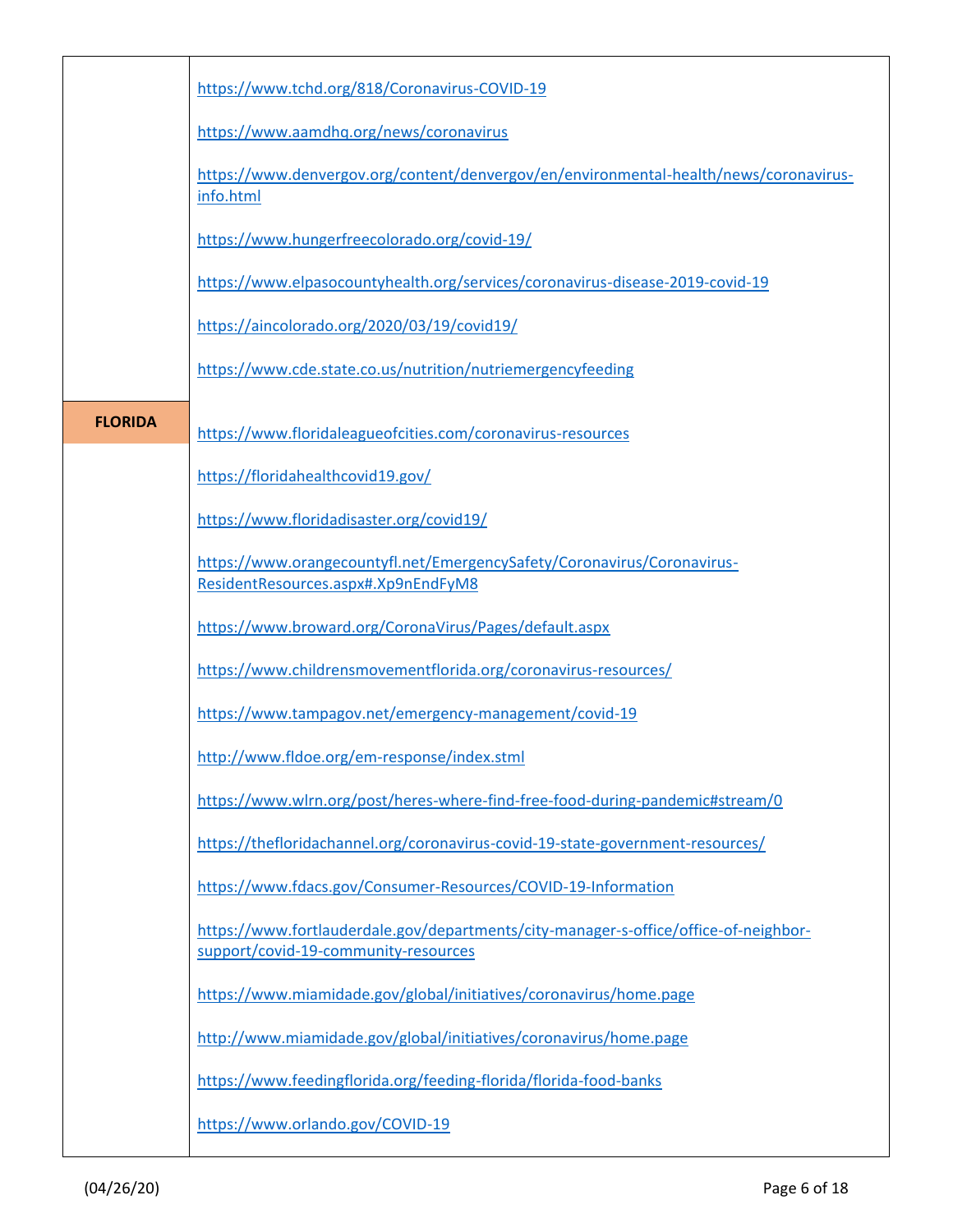| <b>GEORGIA</b>  | https://dph.georgia.gov/novelcoronavirus                                                                         |
|-----------------|------------------------------------------------------------------------------------------------------------------|
|                 | https://www.gpb.org/coronavirus                                                                                  |
|                 | https://gafcp.org/coronavirus/                                                                                   |
|                 | https://www.georgiainsights.com/coronavirus.html                                                                 |
|                 | https://dol.georgia.gov/blog/new-information-filing-unemployment-partial-claims-and-<br>reemployment-services    |
|                 | https://www.dekalbcountyga.gov/Covid-19/Response                                                                 |
|                 | https://www.georgialegalaid.org/resource/covid-19-resource-list                                                  |
|                 | https://www.fultoncountyga.gov/covid-19                                                                          |
|                 | https://www.savannahga.gov/2958/Covid-19                                                                         |
|                 | https://www.brookhavenga.gov/community/page/resources-individuals-and-families-financially-<br>impacted-covid-19 |
|                 | https://www.unitedwayatlanta.org/coronavirus/                                                                    |
|                 | https://www.atlantaga.gov/government/mayor-s-office/city-of-atlanta-covid-19-response                            |
|                 | http://www.stonemountaincity.org/news detail T3 R170.php                                                         |
| <b>ILLINOIS</b> | https://coronavirus.illinois.gov/s/                                                                              |
|                 | https://www2.illinois.gov/sites/coronavirus/Resources/Pages/default.aspx                                         |
|                 | https://dph.illinois.gov/covid19                                                                                 |
|                 | https://www.isbe.net/coronavirus                                                                                 |
|                 | https://www.chicago.gov/city/en/sites/covid-19/home.html                                                         |
|                 | https://www.cookcountyil.gov/service/information-covid-19                                                        |
|                 |                                                                                                                  |
|                 | https://housingactionil.org/what-we-do/public-education-organizing/covid-19-information-<br>resources/           |
|                 | https://www.povertylaw.org/article/covid-19-resources-for-individuals-and-families-in-illinois/                  |
|                 | http://iml.org/covid                                                                                             |
|                 | https://ieanea.org/coronavirus/                                                                                  |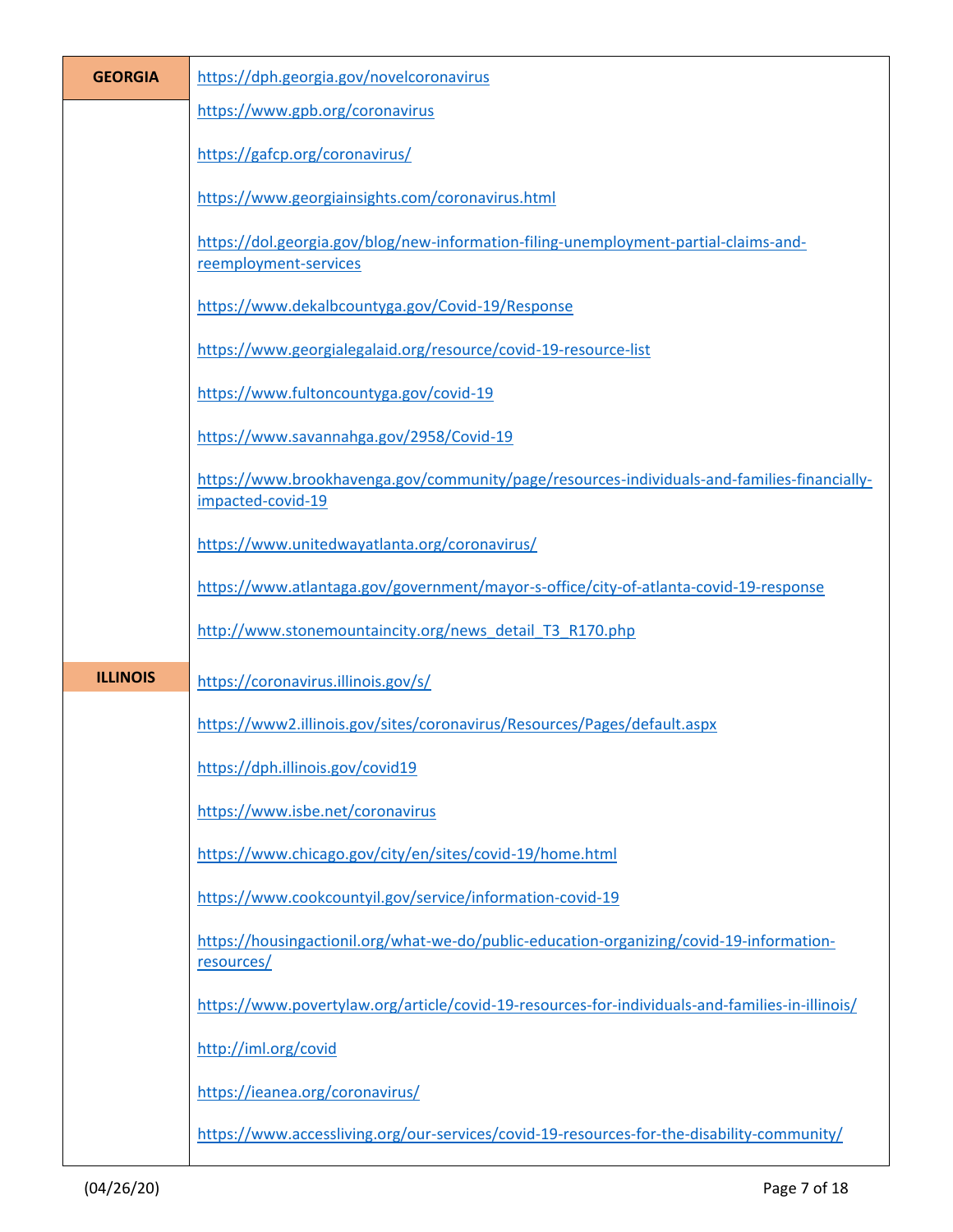| <b>KENTUCKY</b>  | https://govstatus.egov.com/kycovid19                                                                   |
|------------------|--------------------------------------------------------------------------------------------------------|
|                  | https://www.lexingtonky.gov/coronavirus-response                                                       |
|                  | https://www.healthfirstlex.com/wp-content/uploads/2020/04/COVID-19-Resources-for-HFBG.pdf              |
|                  | https://louisvilleky.gov/news/what-you-need-know-about-coronavirus                                     |
|                  | https://louisvilleky.gov/news/mayor-fischer-encourages-louisvillians-be-prepared-and-sign-<br>smart911 |
|                  | https://feedingky.org/coronavirus/                                                                     |
|                  | https://www.lexingtonky.gov/coronavirus-response                                                       |
|                  | https://kentucky.gov/Pages/home.aspx                                                                   |
|                  | https://metrounitedway.org/covid-19-response/                                                          |
|                  | https://passporthealthplan.com/resources-for-coronavirus-closures/                                     |
|                  | https://louisville.edu/coronavirus/students/community-resources                                        |
| <b>LOUISIANA</b> | http://ldh.la.gov/coronavirus/                                                                         |
|                  | https://www.shreveportla.gov/2553/Coronavirus-Local-Information                                        |
|                  | https://www.comfortkeepers.com/offices/louisiana/shreveport/resources/coronavirus-resources            |
|                  | https://ready.nola.gov/incident/coronavirus/assistance/#legal                                          |
|                  | https://monroela.us/coronavirus                                                                        |
|                  | https://gov.louisiana.gov/coronavirus/                                                                 |
|                  | https://www.opportunitylouisiana.com/covid19                                                           |
|                  | https://www.louisianabelieves.com/resources/covid-19                                                   |
|                  | https://www.brla.gov/2151/COVID-19-Novel-Coronavirus-Information                                       |
|                  | https://ejgh.org/coronavirus-resources-and-updates/                                                    |
|                  | https://ready.nola.gov/incident/coronavirus/assistance/                                                |
|                  | https://louisianalawhelp.org/resource/coronavirus-covid-19-information                                 |
|                  | https://www.oneacadiana.org/covid-19-resources                                                         |
|                  | https://www.cityoflakecharles.com/egov/apps/document/center.egov?view=item;id=5837                     |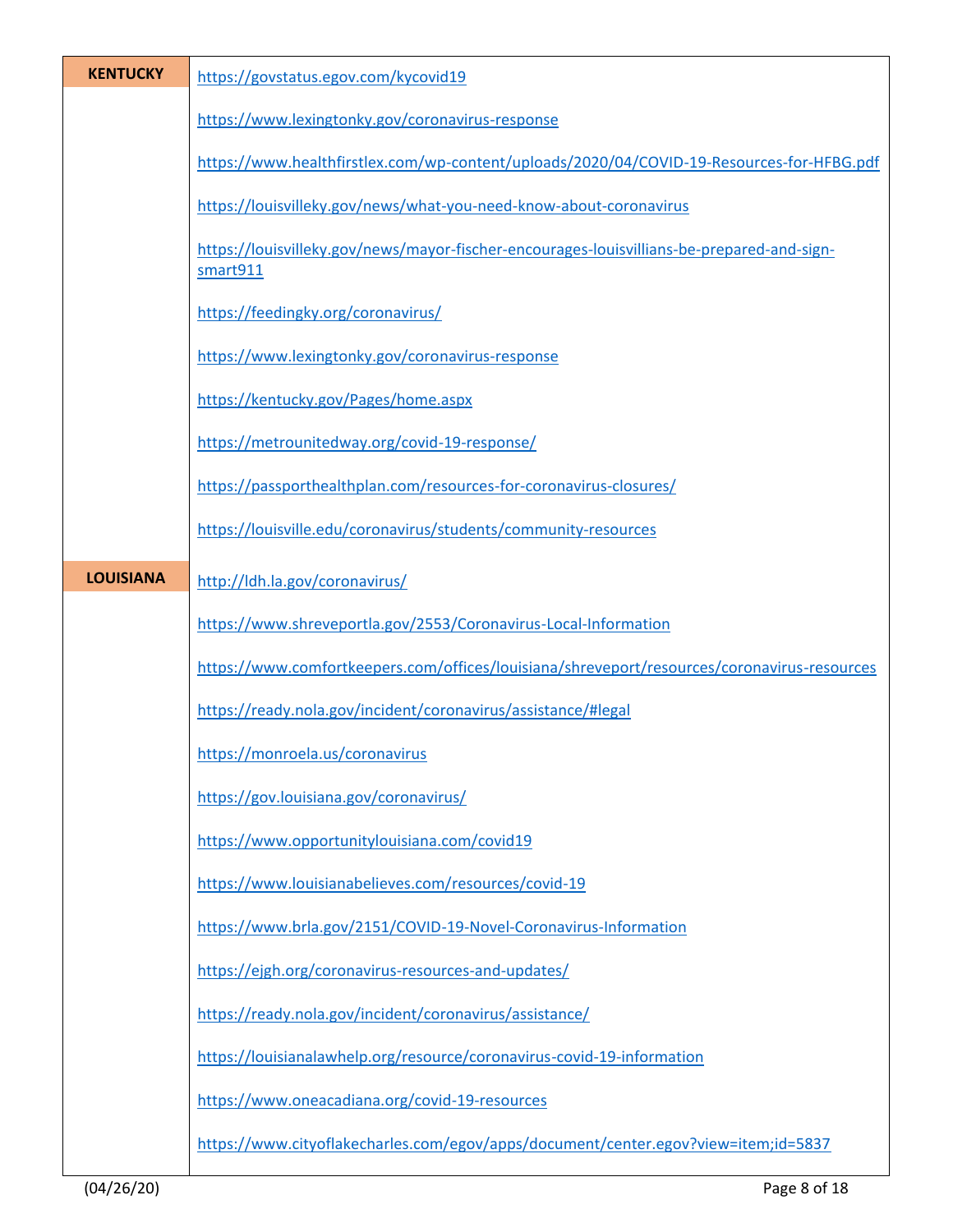|                 | https://www.feedinglouisiana.org/covid-19                                                                                       |
|-----------------|---------------------------------------------------------------------------------------------------------------------------------|
|                 | https://www.cityofalexandriala.com/covid-19-response                                                                            |
|                 | https://local.aarp.org/hammond-la/                                                                                              |
|                 | http://www.caddo.org/                                                                                                           |
| <b>MARYLAND</b> | https://coronavirus.maryland.gov/#Prevention                                                                                    |
|                 | https://baltimore.cbslocal.com/coronavirus-resources-heres-where-you-can-get-food-assistance-<br>in-maryland/                   |
|                 | https://www.medchi.org/Your-Resource/Public-Health/Coronavirus-Resource-Center                                                  |
|                 | https://governor.maryland.gov/marylandunites/                                                                                   |
|                 | https://www.mdcounties.org/366/COVID-19-Resource-Page                                                                           |
|                 | https://www.princegeorgescountymd.gov/3397/Coronavirus                                                                          |
|                 | https://www.pgcmls.info/coronavirus                                                                                             |
|                 | https://www.baltimorecountymd.gov/News/coronavirus.html                                                                         |
|                 | https://www.wbal.com/article/442516/3/gov-hogan-provides-a-to-z-resource-guide-during-<br>coronavirus-outbreak                  |
|                 | https://www.dllr.state.md.us/finance/consumers/frcovid.shtml                                                                    |
|                 | http://www.pgcfec.org/multimedia/latest-news/item/66-food-assistance-resources-for-residents-<br>impacted-by-covid-19.html      |
|                 | https://mdfoodbank.org/                                                                                                         |
|                 | https://www.nbcwashington.com/news/local/here-are-resources-in-the-dc-area-as-coronavirus-<br>changes-daily-life/2252098/       |
| <b>MICHIGAN</b> | https://www.michigan.gov/coronavirus/                                                                                           |
|                 | https://www.bridgemi.com/michigan-health-watch/michigan-families-can-get-food-cash-<br>internet-during-coronavirus-crisis       |
|                 | https://www.lansingmi.gov/1967/Coronavirus-Disease-COVID-19-News-Inform                                                         |
|                 | https://detroitmi.gov/departments/detroit-health-department/programs-and-<br>services/communicable-disease/coronavirus-covid-19 |
|                 | http://communitiesfirstinc.org/updates/coronavirus-resources                                                                    |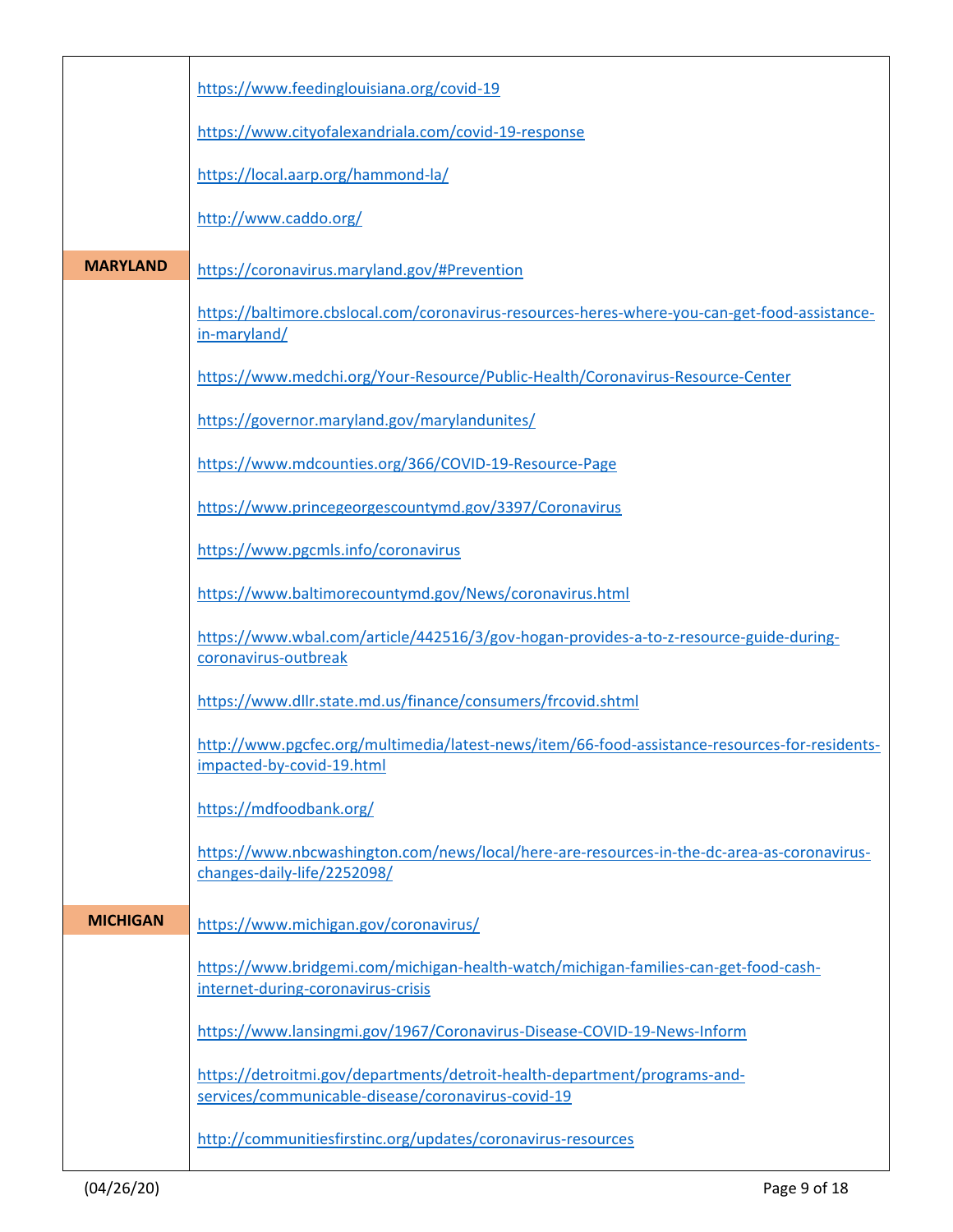|                    | https://www.accesskent.com/Health/coronavirus.htm                                          |
|--------------------|--------------------------------------------------------------------------------------------|
|                    | https://www.mijackson.org/2295/Coronavirus                                                 |
|                    | https://states.aarp.org/michigan/health-food-help-coronavirus-covid-19-michigan            |
|                    | https://states.aarp.org/michigan/health-food-help-coronavirus-covid-19-michigan            |
|                    | https://unitedwaysem.org/covid-19-toolkit/                                                 |
|                    | https://aaa1b.org/coronavirus/                                                             |
|                    | https://www.washtenaw.org/3095/COVID-19                                                    |
|                    | https://covid19-southfield.hub.arcgis.com/                                                 |
|                    | https://www.oakgov.com/covid/Pages/default.aspx                                            |
|                    | https://gchd.us/coronavirus/                                                               |
| <b>MISSISSIPPI</b> | https://msdh.ms.gov/msdhsite/ static/14,0,420.html                                         |
|                    | https://mississippi.org/coronavirus/                                                       |
|                    | http://www.hindscountyms.com/coronavirus-updates                                           |
|                    | https://www.jacksonms.gov/covid-19-what-you-need-to-know/                                  |
|                    | https://www.jackson.k12.ms.us/CoronavirusResponse                                          |
|                    | https://www.comfortkeepers.com/offices/mississippi/jackson/resources/coronavirus-resources |
|                    | https://www.msema.org/news/covid-19-preventive-recommendations/                            |
|                    | https://www.coronavirus.ms.gov/                                                            |
|                    | https://states.aarp.org/mississippi/health-food-help-coronavirus-covid-19-mississippi      |
| <b>MISSOURI</b>    | https://health.mo.gov/living/healthcondiseases/communicable/novel-coronavirus/             |
|                    | https://www.kcmo.gov/city-hall/departments/health/coronavirus                              |
|                    | https://www.stlouis-mo.gov/covid-19/                                                       |
|                    | https://stlcorona.com/                                                                     |
|                    | https://www.childcareaware.org/state/missouri/                                             |
|                    | https://www.jacksongov.org/1187/Jackson-County-COVID-19-Resource-and-Rec                   |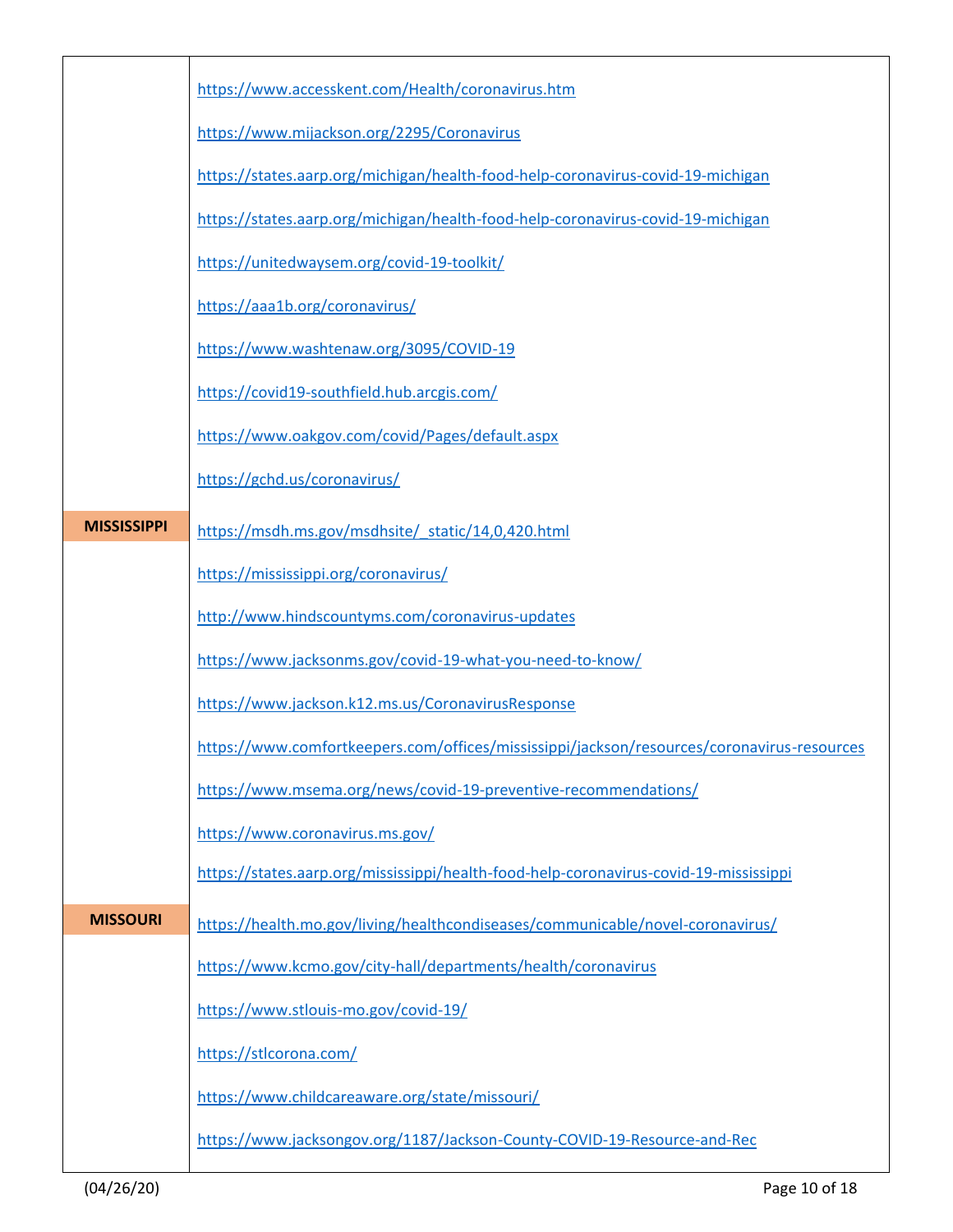|                   | http://www.dph.illinois.gov/topics-services/diseases-and-conditions/diseases-a-z-list/coronavirus |
|-------------------|---------------------------------------------------------------------------------------------------|
|                   | https://stlofe.org/                                                                               |
|                   | https://feedingmissouri.org/                                                                      |
|                   | https://stlfoodbank.org/covid19/                                                                  |
| <b>NEVADA</b>     | http://dpbh.nv.gov/coronavirus/                                                                   |
|                   | https://nvhealthresponse.nv.gov/                                                                  |
|                   | https://www.nevada211.org/coronavirus-resources/                                                  |
|                   | https://www.caanv.org/coronavirus-resource-center/                                                |
|                   | https://www.lasvegasnevada.gov/News/Blog/Detail/corona-virus-update                               |
|                   | https://www.clarkcountynv.gov/covid19/Pages/default.aspx                                          |
|                   | https://states.aarp.org/nevada/health-food-help-coronavirus-covid-19-nevada                       |
|                   | https://www.childcareaware.org/state/nevada/                                                      |
|                   | http://www.nevadaseniorservices.org/resourcesandlinks.cfm                                         |
| <b>NEW MEXICO</b> | https://cv.nmhealth.org/                                                                          |
|                   | https://www.newmexico.gov/                                                                        |
|                   | https://www.cabq.gov/environmentalhealth/news/city-of-albuquerque-coronavirus-faqs                |
|                   | https://albuquerquefoundation.org/covid-19-resources.aspx                                         |
|                   | https://www.childcareaware.org/state/new-mexico/                                                  |
|                   | https://www.nmmainstreet.org/coronavirus-resources/                                               |
|                   | https://www.dws.state.nm.us/COVID-19-Info                                                         |
|                   | https://www.comfortkeepers.com/offices/new-mexico/albuquerque/resources/coronavirus-<br>resources |
|                   | https://www.rrfb.org/find-help/find-food/                                                         |
|                   |                                                                                                   |
|                   |                                                                                                   |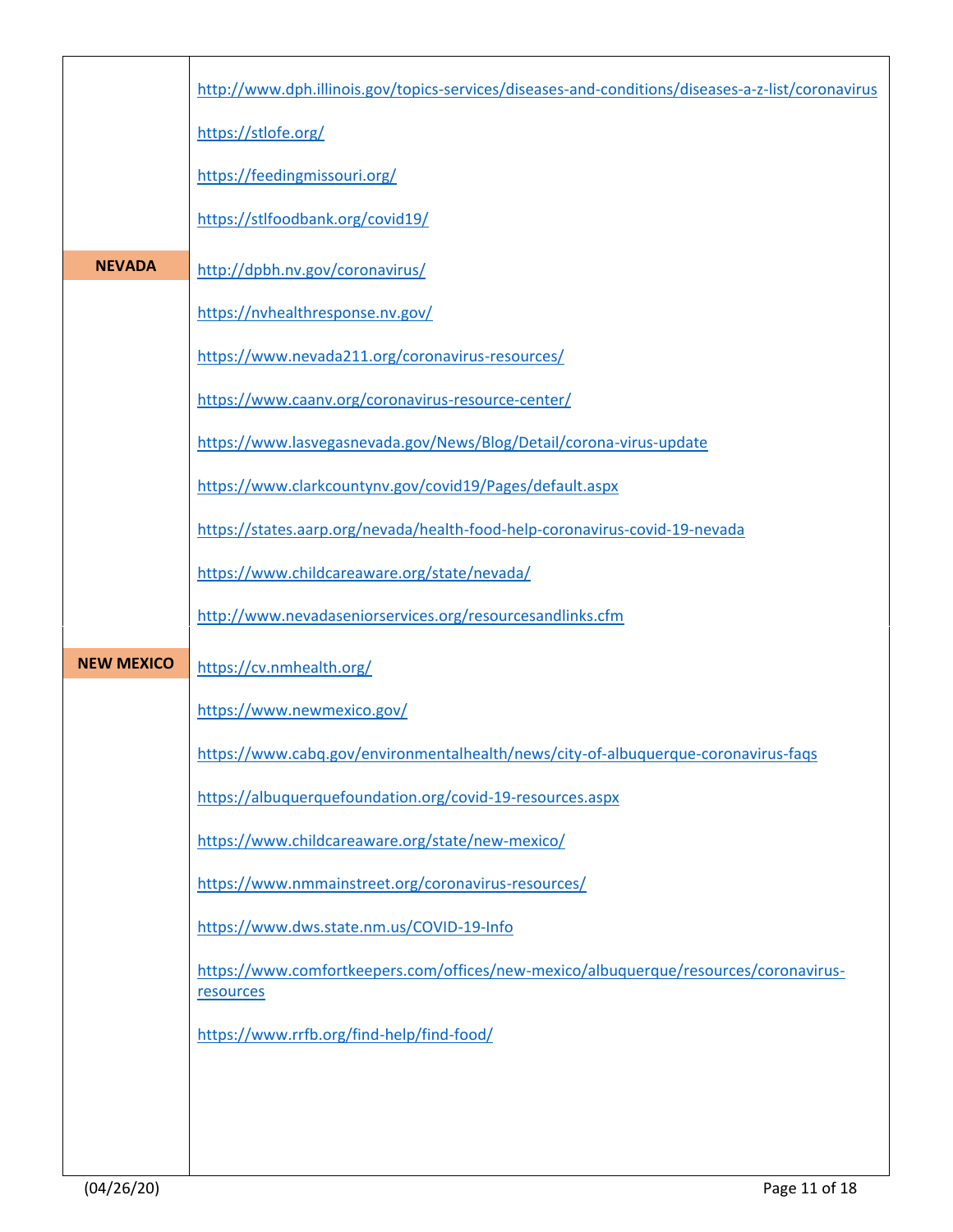| <b>NEW YORK</b> | https://www1.nyc.gov/site/coronavirus/index.page                                                                                                          |
|-----------------|-----------------------------------------------------------------------------------------------------------------------------------------------------------|
|                 | https://coronavirus.health.ny.gov/home                                                                                                                    |
|                 | https://www.cityofrochester.gov/coronavirus/                                                                                                              |
|                 | https://www.syracuse.edu/coronavirus/                                                                                                                     |
|                 | https://www.albanycounty.com/departments/health/coronavirus-covid-19                                                                                      |
|                 | https://nyalliance.org/coronavirus                                                                                                                        |
|                 | https://www.nycfoodpolicy.org/coronavirus-nyc-food-reports/                                                                                               |
|                 | https://states.aarp.org/new-york/coronavirus-help-resources-food-healthcare-information                                                                   |
|                 | https://www.nysparenting.org/coronavirus-resources-parents                                                                                                |
|                 | http://www.nysed.gov/coronavirus                                                                                                                          |
|                 | https://www.albany.org/coronavirus-information-and-resources/                                                                                             |
|                 | https://www.citybarjusticecenter.org/news/dealing-with-the-financial-impact-of-the-coronavirus-<br>covid-19-a-resource-guide-for-new-york-city-residents/ |
|                 | http://www.chemungcountyhealth.org/corona-virus-2019                                                                                                      |
|                 | https://www.chemungcountyny.gov/coronavirus_covid-19/index.php                                                                                            |
|                 | http://www.gobroomecounty.com/hd/coronavirus                                                                                                              |
|                 | https://covid19.ongov.net/                                                                                                                                |
|                 | https://co.jefferson.ny.us/departments/PublicHealth                                                                                                       |
|                 | https://www.steubencony.org/pages.asp?PID=13959                                                                                                           |
|                 | https://tompkinscountyny.gov/health/factsheets/coronavirusfaq                                                                                             |
| <b>NORTH</b>    | https://www.ncdhhs.gov/divisions/public-health/covid19                                                                                                    |
| <b>CAROLINA</b> | https://www.nc211.org/coronavirus-covid-19                                                                                                                |
|                 | https://www.dpi.nc.gov/news/covid-19-response-resources/coronavirus-guidance-schools-and-<br>districts                                                    |
|                 | https://www.charlottesgotalot.com/coronavirus-resources                                                                                                   |
|                 | https://durhamnc.gov/4013/City-of-Durham-COVID-19-Coronavirus-Upda                                                                                        |
|                 | https://covid19.wakegov.com/                                                                                                                              |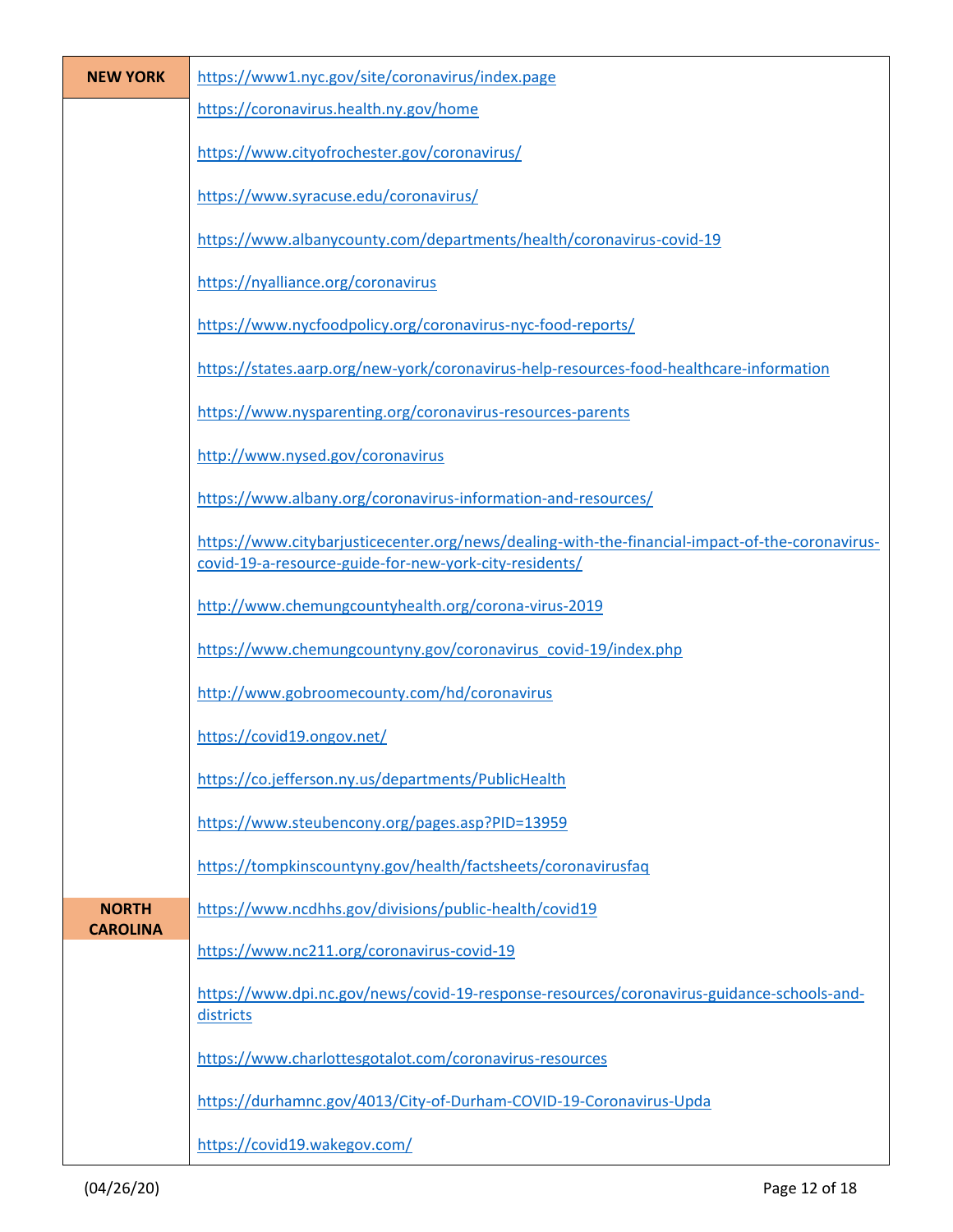|             | https://raleighnc.gov/COVID-19                                                                    |
|-------------|---------------------------------------------------------------------------------------------------|
|             | https://www.mecknc.gov/news/Pages/Update-on-Novel-Coronavirus.aspx                                |
|             | https://www.highpointnc.gov/2238/COVID-19                                                         |
|             | https://www.unitedwayhp.org/                                                                      |
|             | https://www.mannafoodbank.org/covid-19/                                                           |
|             | https://foodbankcenc.org/food-bank-covid-19-preparedness/                                         |
| <b>OHIO</b> | https://coronavirus.ohio.gov/wps/portal/gov/covid-19/home                                         |
|             | https://www.ohioschoolboards.org/coronavirus-covid-19-resources                                   |
|             | http://www.ohiofoodbanks.org/about/page-detail.php?id=43                                          |
|             | https://coronavirus.ohio.gov/wps/portal/gov/covid-19/home                                         |
|             | https://cap4kids.org/columbus/coronavirus/?doing_wp_cron=1587789569.020917892456054687<br>5000    |
|             | https://www.daytonohio.gov/875/COVID-19-Resources                                                 |
|             | https://www.akronohio.gov/cms/site/e5cc2d6891a12eed/index.htm                                     |
|             | https://www.comfortkeepers.com/offices/ohio/east-cincinnati/resources/coronavirus-resources       |
|             | https://lucascountyhealth.com/coronavirusupdates/                                                 |
|             | https://central-ohio-covid19-morpc.hub.arcgis.com/                                                |
|             | https://www.toledo.com/main/toledo-ohio-covid-19-coronavirus-resource-list/                       |
|             | https://www.cincinnati-oh.gov/covid19/                                                            |
|             | https://cuyahogacounty.us/                                                                        |
|             | https://buckeyehills.org/news/2020/3/19/covid-19-resources-and-information-for-southeast-<br>ohio |
|             | https://www.columbus.gov/covid19resources/                                                        |
|             | https://covid-19.myfcph.org/                                                                      |
|             | https://my.clevelandclinic.org/landing/preparing-for-coronavirus                                  |
|             | https://www.clevelandheights.com/1278/Coronavirus-COVID-19                                        |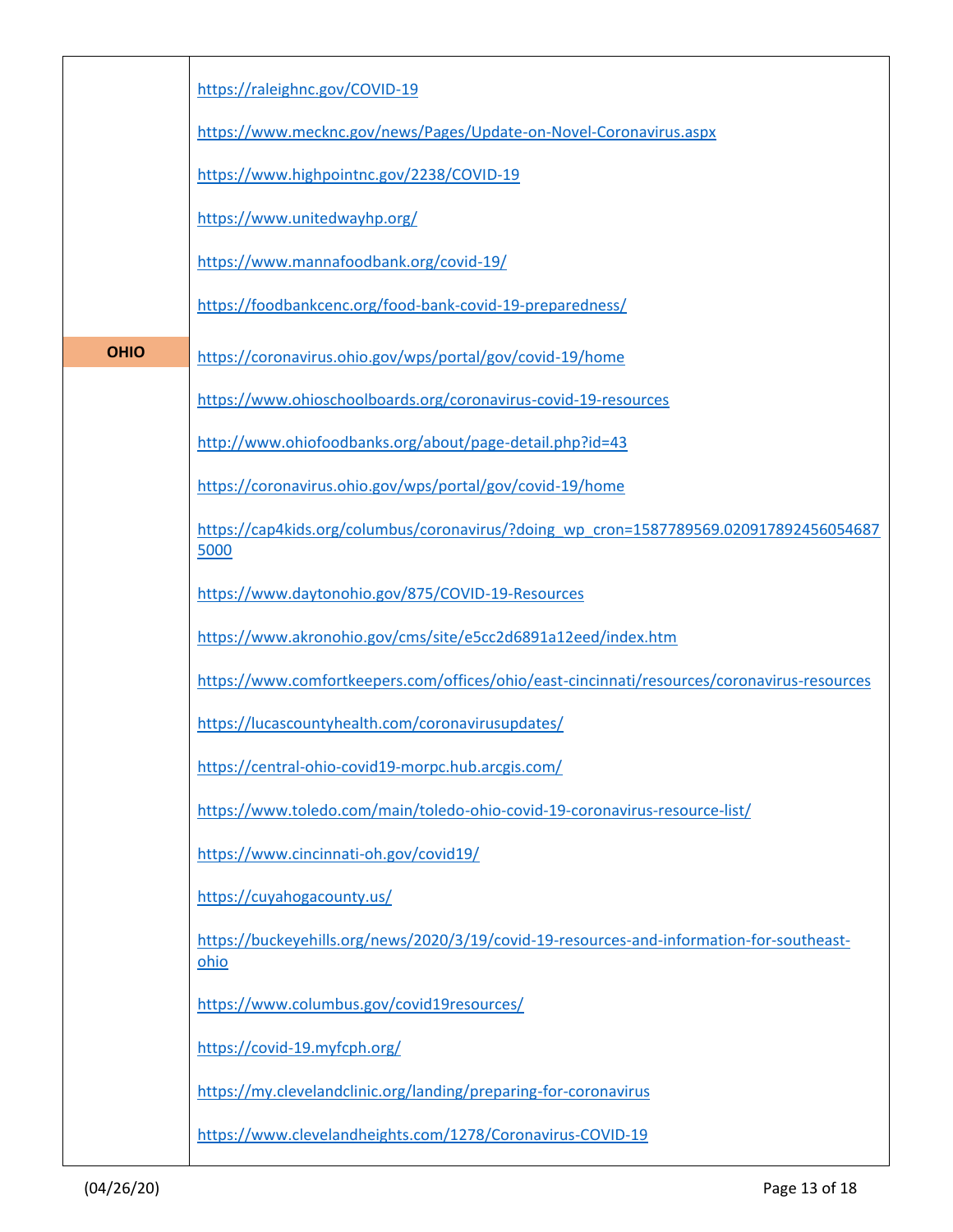|                     | https://clecpc.org/news-and-updates/2020/03/06/covid-19/                                          |
|---------------------|---------------------------------------------------------------------------------------------------|
|                     | https://springfieldohio.gov/coronavirus-how-to-find-updates/                                      |
|                     | https://covid-19-information-hub-gceo.hub.arcgis.com/                                             |
| <b>OKLAHOMA</b>     | https://coronavirus.health.ok.gov/                                                                |
|                     | https://govstatus.egov.com/oklahoma-coronavirus-information                                       |
|                     | https://coronavirus.health.ok.gov/resources-recommendations                                       |
|                     | https://oklahomaparentscenter.org/coronavirus-resources-2/oklahoma-coronavirus-resources/         |
|                     | https://www.occhd.org/COVID-19                                                                    |
|                     | https://www.comfortkeepers.com/offices/oklahoma/oklahoma-city/resources/coronavirus-<br>resources |
|                     | https://www.okc.gov/residents/prepare-okc/know-what-to-do/epidemics-and-pandemics                 |
|                     | https://www.ossba.org/resources/coronavirus/                                                      |
|                     | https://www.cityoftulsa.org/coronavirus-resource-center//                                         |
|                     | https://hungerfreeok.org/covid19/                                                                 |
|                     | https://www.regionalfoodbank.org/get-help                                                         |
|                     | https://www.lawtonok.gov/coronavirus                                                              |
|                     | https://www.lawtonps.org/o/district/page/coronavirus-updates--5                                   |
| <b>RHODE ISLAND</b> | https://www.warwickri.gov/covid-19-information/pages/city-warwick-contacts-covid-19-<br>resources |
|                     | http://www.dem.ri.gov/programs/agriculture/local-food-covid-19.php                                |
|                     | https://www.providenceri.gov/pema/covid-19-resources/                                             |
|                     | https://rifoodbank.org/responding-to-covid-19/                                                    |
|                     | https://health.ri.gov/diseases/ncov2019/                                                          |
|                     | https://local.aarp.org/west-warwick-ri/                                                           |
|                     |                                                                                                   |
|                     |                                                                                                   |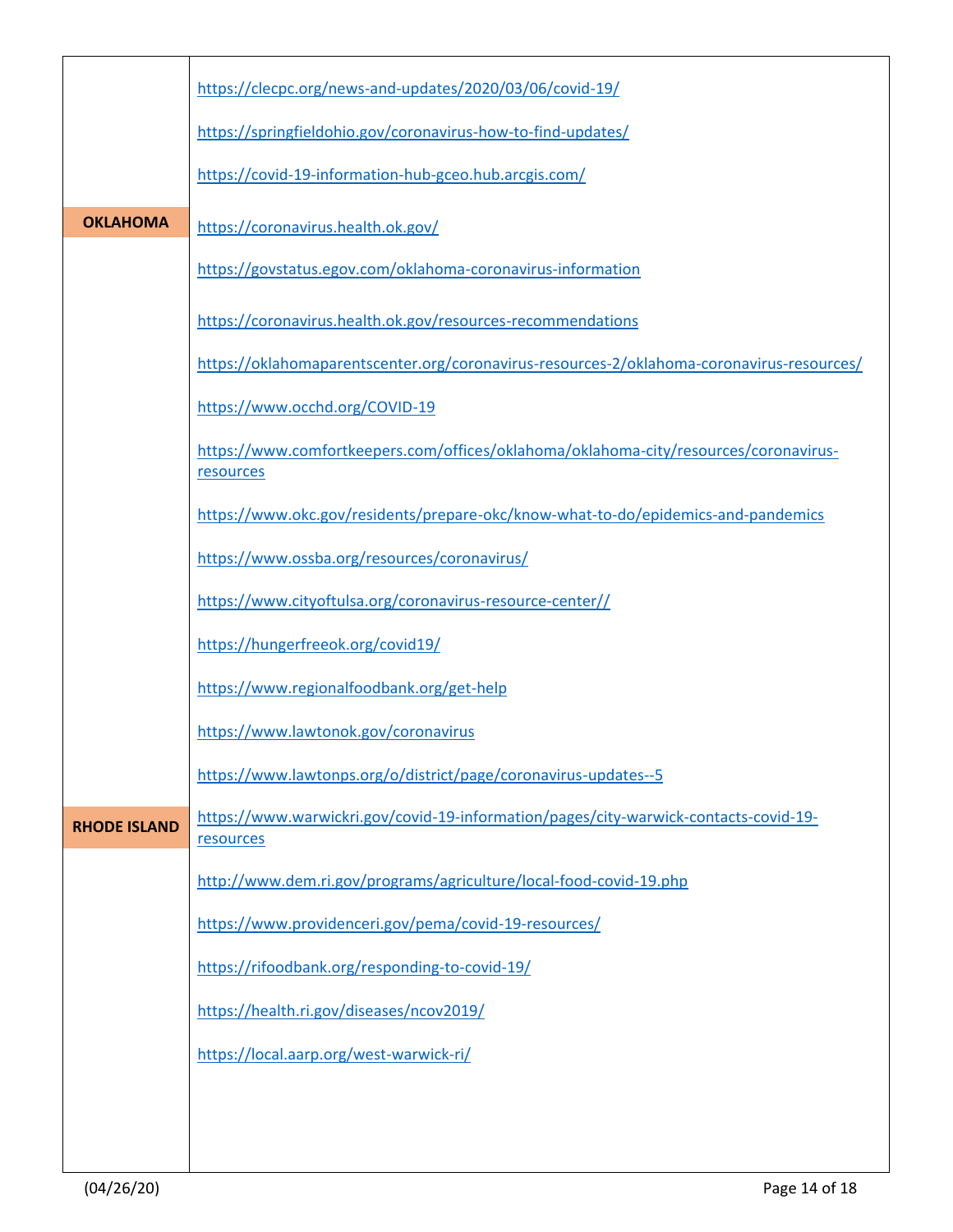| <b>SOUTH</b><br><b>CAROLINA</b> | https://www.scdhec.gov/infectious-diseases/viruses/coronavirus-disease-2019-covid-19                                   |
|---------------------------------|------------------------------------------------------------------------------------------------------------------------|
|                                 | https://www.unitedwaygc.org/response                                                                                   |
|                                 | https://www.millvillagefarms.org/foodshare                                                                             |
|                                 | https://www.greenvillesc.gov/438/COVID-19-Emergency-Information                                                        |
|                                 | https://www.greenville.com/coronavirus/                                                                                |
|                                 | https://www.comfortkeepers.com/offices/south-carolina/anderson/resources/coronavirus-<br>resources                     |
|                                 | https://www.sccounties.org/coronavirus-covid-19-information                                                            |
|                                 | https://www.greenvillecounty.org/ContinuityOfGovernment.aspx                                                           |
| <b>TENNESEE</b>                 | https://www.tn.gov/governor/covid-19.html                                                                              |
|                                 | https://www.tn.gov/education/health-and-safety/update-on-coronavirus.html                                              |
|                                 | https://www.tn.gov/health/cedep/ncov.html                                                                              |
|                                 | https://www.childcareaware.org/state/tennessee/                                                                        |
|                                 | https://www.hcde.org/parents students/coronavirus-covid-19                                                             |
|                                 | http://www.scsk12.org/coronavirusfacts/familyresources                                                                 |
|                                 | https://shelbycountytn.gov/3627/Coronavirus-Info                                                                       |
|                                 | https://unitedwaycha.org/covid19/get-help/                                                                             |
|                                 | https://insight.livestories.com/s/v2/shelby-county-health-department-covid-19/db01f01b-3f9d-<br>460a-9548-1db37ed0ccbd |
|                                 | https://www.osdtn.org/                                                                                                 |
|                                 | http://www.tntransit.org/coronavirus-resources                                                                         |
|                                 | https://www.highgroundnews.com/features/Memphis Coronavirus Resource Guide High%20Gr<br>ound%20News.aspx               |
|                                 | http://health.hamiltontn.org/AllServices/Coronavirus(COVID-19).aspx                                                    |
|                                 | https://connect.chattanooga.gov/covid/                                                                                 |
|                                 |                                                                                                                        |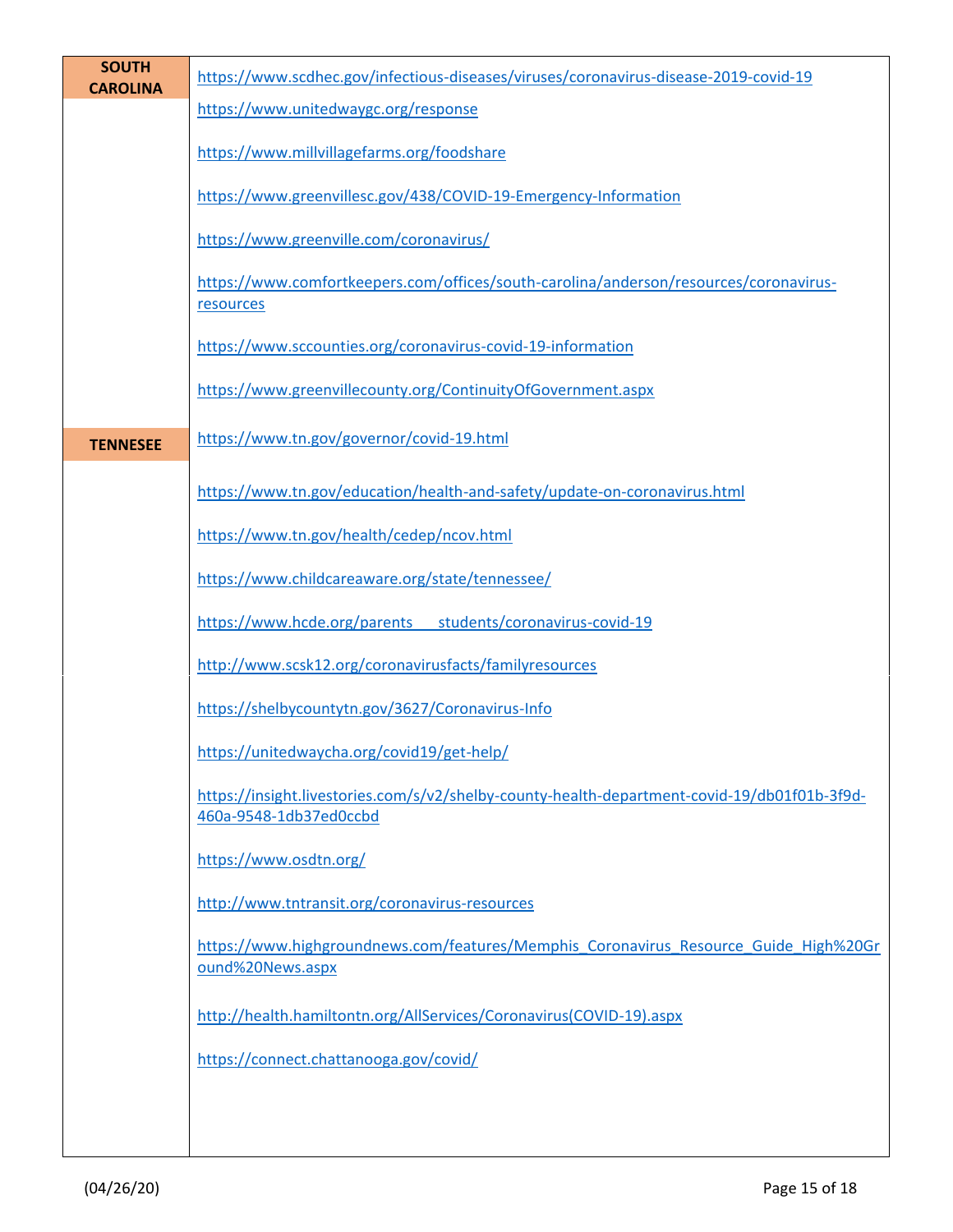| <b>TEXAS</b> | https://hhs.texas.gov/services/health/coronavirus-covid-19                                               |
|--------------|----------------------------------------------------------------------------------------------------------|
|              | https://www.tdi.texas.gov/wc/information/coronavirus.html                                                |
|              | https://www.dfps.state.tx.us/About DFPS/Coronavirus/                                                     |
|              | https://www.dshs.state.tx.us/coronavirus/                                                                |
|              | https://www.feedingtexas.org/get-help/                                                                   |
|              | https://www.mealsonwheelstexas.org/search-mow/                                                           |
|              | https://www.houstonfoodbank.org/                                                                         |
|              | http://www.dallascounty.org/                                                                             |
|              | https://www.county.org/About-Texas-Counties/Texas-County-Websites                                        |
|              | https://publichealth.harriscountytx.gov/Resources/2019-Novel-Coronavirus                                 |
|              | https://www.houston.org/coronavirus                                                                      |
|              | https://txcovidtest.org/?fbclid=IwAR0ebrhd5z8K_ikOb0697VSxbJw28ranciHLHpCFZ3CTP65HO3OS<br><b>Arlcdmc</b> |
|              | https://www.tarrantcounty.com/en/public-health/disease-control---<br>prevention/coronaviruas.html        |
|              | https://www.bellcountytx.com/publicnotice_detail_T3_R311.php                                             |
|              | https://www.bexar.org/3234/COVID-19                                                                      |
|              | https://www.aliefisd.net/coronavirus                                                                     |
|              | https://www.unitedwayhouston.org/work/disaster/coronavirus                                               |
|              | https://dshs.texas.gov/coronavirus/testing.aspx                                                          |
|              | https://www.readyharris.org/                                                                             |
|              | https://www.sugarlandtx.gov/1905/2019-Novel-Coronavirus-COVID-19-Informat                                |
|              | https://www.austintexas.gov/department/covid-19-information-0                                            |
|              | https://www.arfoundation.org/coronavirus-resources                                                       |
|              | https://www.austinisd.org/covid19                                                                        |
|              | https://www.sanantonio.gov/health/news/alerts/coronavirus                                                |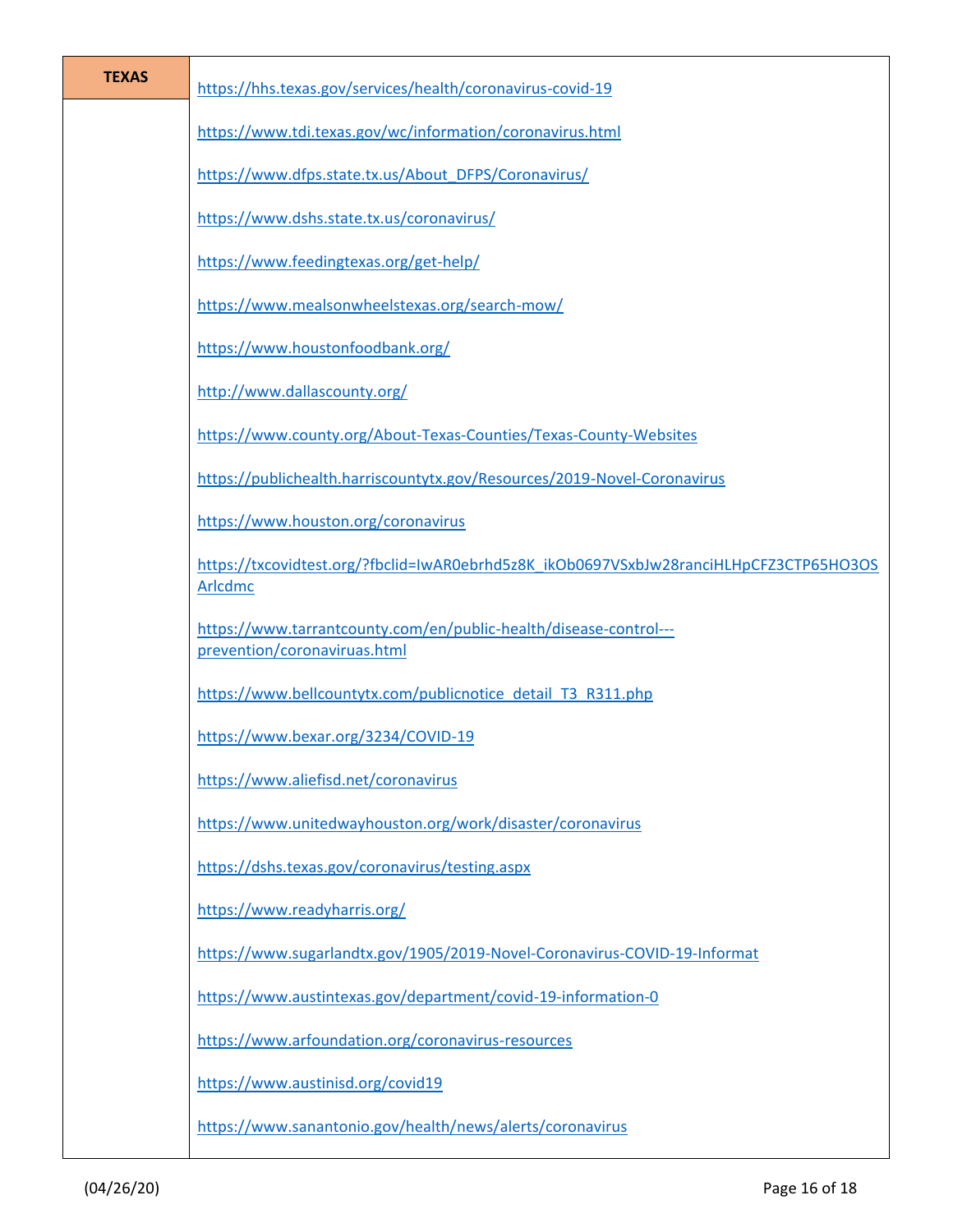|                   | https://www.unitedwaysatx.org/covid19/                                                    |
|-------------------|-------------------------------------------------------------------------------------------|
|                   | https://www.saisd.net/page/article/213                                                    |
|                   | https://safoodbank.org/cvresponse/                                                        |
|                   | https://unitedwaydallas.org/coronavirus-resources/                                        |
|                   | https://dallascityhall.com/Pages/Corona-Virus.aspx                                        |
|                   | https://www.dallasisd.org/Page/62301                                                      |
|                   | https://www.unitedwaytarrant.org/coronavirus/                                             |
|                   | https://www.fortworth.com/coronavirus/                                                    |
|                   | https://fortworthtexas.gov/COVID-19/                                                      |
|                   | https://www.springisd.org/coronavirus                                                     |
| <b>VIRGINA</b>    | https://coronavirus.pwcgov.org/                                                           |
|                   | https://www.fairfaxcounty.gov/health/novel-coronavirus                                    |
|                   | http://www.pwcs.edu/departments/student_services/student_health/coronavirus               |
|                   | https://www.fcva.us/departments/public-information/community-information/coronavirus-2020 |
|                   | https://www.vdh.virginia.gov/coronavirus/                                                 |
|                   | https://www.frederick.k12.va.us/newsroom/news/coronavirus_update                          |
|                   | https://emergency.vbgov.com/coronavirus                                                   |
|                   | https://unitedwayshr.org/coronavirus/                                                     |
|                   | https://www.capitalareafoodbank.org/covid19response/                                      |
|                   | https://www.winchesterva.gov/emergency-management/coronavirus                             |
|                   | https://www.virginia.gov/coronavirus/                                                     |
| <b>WASHINGTON</b> | https://coronavirus.wa.gov/                                                               |
|                   | https://dfi.wa.gov/coronavirus/financial-resources                                        |
|                   | https://www.insurance.wa.gov/                                                             |